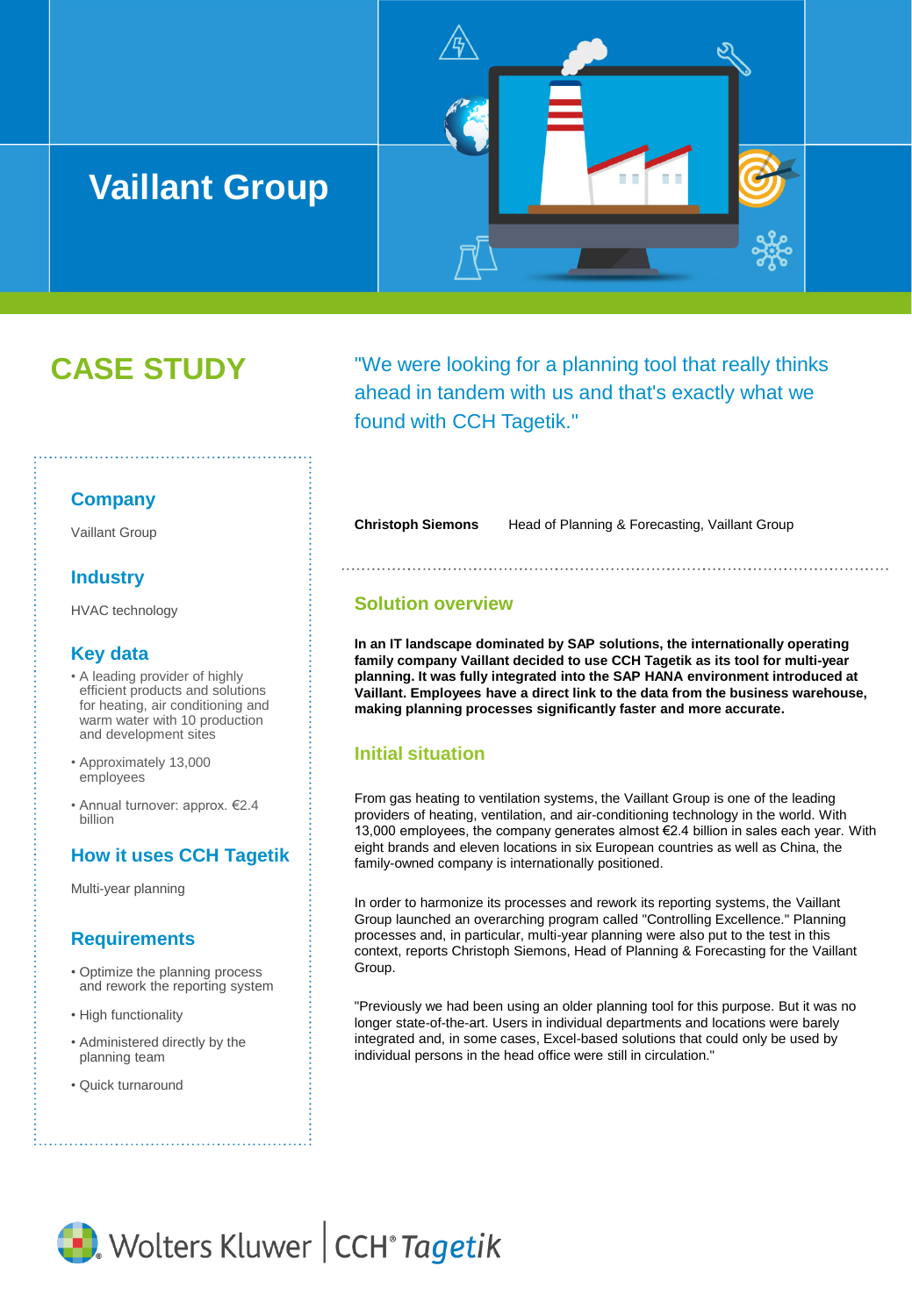## **Results and benefits**

- Complete integration of CCH Tagetik into the SAP-HANA environment without additional interfaces
- Use of driver-based approaches in planning
- Mapping of many individual special features within the planning processes
- Integration of product roadmaps and data from market research
- Budget figures significantly closer to targets

Working with external consultants, Vaillant investigated which planning solution would best suit the company, with a clear emphasis on meeting its requirements. Functionality accounted for the lion's share of the score (50%), while cost accounted for 35%. The extent to which the solution is future-proof made up the remaining 15% of the score, a wise move given the strongly SAP-oriented IT landscape at Vaillant.

## **Multi-year planning with CCH Tagetik**

#### **Application-related selection procedure**

In order to implement as practical a scenario as possible, the team defined a series of concrete application cases for the planning solutions being considered. A user day provided the framework for a detailed check by selected users. CCH Tagetik not only convinced based on the evaluations of potential users, but also stood out from an alternative because it offered logics already used by other companies.

"The other option would have been a modular system with theoretically almost unlimited possibilities, which is something we do not actually need. We were looking for a planning tool that really thinks ahead in tandem with us and that's exactly what we found with CCH Tagetik," Siemons explains.

#### **Agile project implementation enabled fast implementation**

Since the final decision was made towards the end of the year and the Vaillant Group's multi-year planning process was due to start in April, the project faced a tight deadline. Thanks to agile project management, CCH Tagetik and its implementation partner pmOne were able to completely implement the planning tool within four months. A number of special features were especially challenging at Vaillant.

"Due to the tight schedule, we had to incorporate a large number of individual planning processes into CCH Tagetik within a few weeks," says Siemons. "The group, for example, is not organized on an accounts basis, but via organizational structures. Contribution margin accounting is also relatively complex. In general, there is no universal top-down planning process. Instead, we had to take into account special aspects when it comes to planning warranty and goodwill costs, service costs, and spare parts, for example."